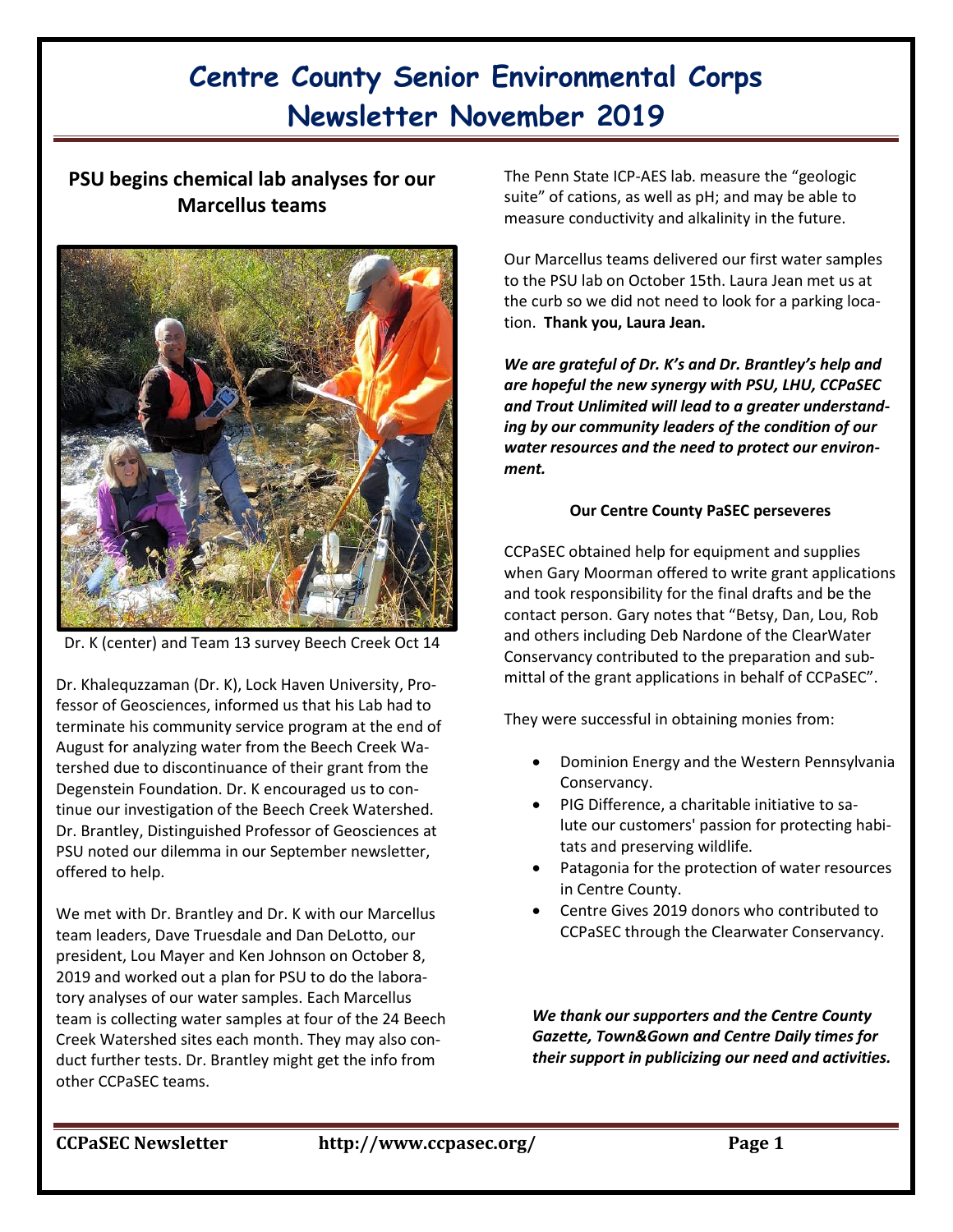#### **Sparrow Run – Trout Unlimited**

Trout Unlimited asked us to monitor Sparrow Run, a headwater stream in Taylor Township, that flows into Bald Eagle Creek. This cold-water fishery is habitat for Eastern Brook trout is now impaired. TU has received a grant to do reclamation work on the steam. This will not begin until the summer of 2020.

The objectives for this Trout Unlimited stream restoration and riparian buffer project are to improve water quality and increase habitat integrity by reducing bank erosion and sedimentation, mitigate nutrient input from agriculture and storm water runoff, and achieve IBI scores above the impairment threshold.

Sparrow Run is a small freestone stream approximately three miles south of Port Matilda and flows into Bald Eagle Creek. In its flow off the mountain, it picks up some spring water which helps to support some brook trout. In the fall it becomes quite shallow other that some pools along its course.

Since this stream is in the vicinity or Port Matilda where Team 3 currently tests, they took the responsibility to do the testing at Sparrow Run.

On October 2nd Bob Vierck, Bob Carline, Art Kemp and Ed Jeffreys walked the stream along with the owner of the property. Over the years the stream has witnessed some rather extensive bank erosion, especially during the spring run offs.

In order to establish a baseline, we did chemical testing at two locations on the stream. We will again do chemical testing and for invertebrates (macro testing) in the spring prior to construction when the water is level is up. Initially, our plan is to do physical and chemical testing four time a year and macro testing twice a year.

**- Ed Jeffreys Team 3**

Help Spring Creek Chapter of Trout Unlimited fund there 2020 project on Sparrow Run. [https://www.embraceastream.org/organiza](https://www.embraceastream.org/organizations/springcreek)[tions/springcreek](https://www.embraceastream.org/organizations/springcreek)

#### **Abandoned Mine Reclamation**

Congress created the Abandoned Mine Reclamation Fund to help clean up this legacy pollution. The fund, which charges a small fee is set to expire in 2021. Tell your Representatives support HR4248 and reauthorize the Abandoned Mine Reclamation Fund.

#### **Please clean your boots**

Keeping your boots clean will help prevent you from dispersing Gill Lice and Zebra mussels. This is especially important if your team is surveying more than one site. Gill Lice a new invasive species. Brook trout seem to be most susceptible. Gill lice infestations aren't fatal, but they can create breathing problems for trout and make survival more difficult, said Parker, who said the state has adopted a zero-tolerance policy in an effort to contain the spread of the parasites.

<https://www.youtube.com/watch?v=iY-KEyUnHxY>

## **Marcellus Team 14**

We were disappointed to find a burned-out bed mattress and the remains of a rusted sofa blocking our path to our sample site at Panther Run - Clubhouse Rd. They are a few feet above the stream. This is the same site

where we years ago reported the rusted-out vehicle to the Centre County Conservation District. The ClearWater Conservancy sent a tow vehicle to remove the car, but determined it was no longer a threat and did not attempt to remove it.



Dan and Dave returning from Panther Run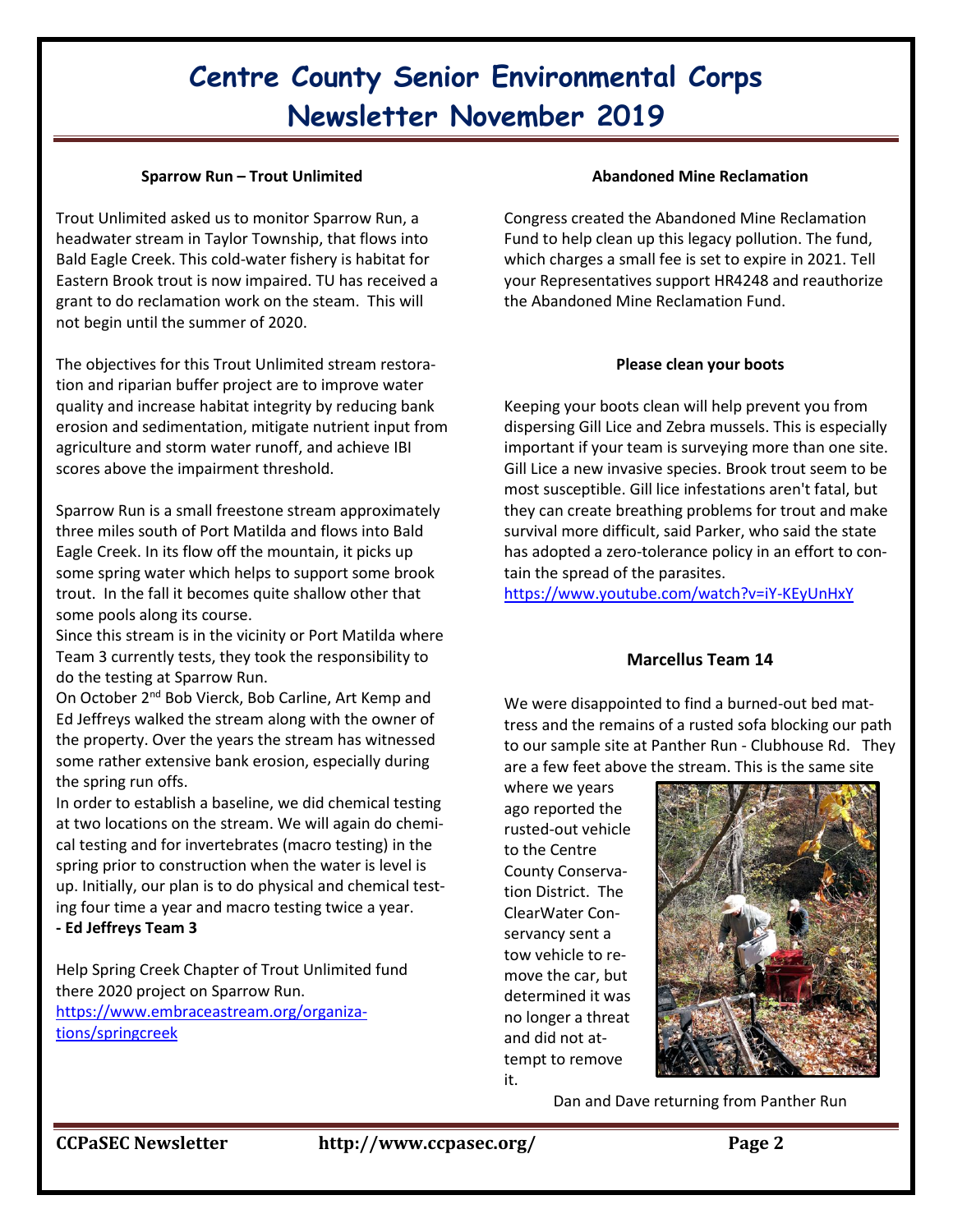### **Update on the Elk Run incident**

CCPaSEC reported The Elk Creek Narrows measure of stream specific conductivity was 1005 µS/cm, over two times the normal and well in excess of our 500 µS/cm. protocol. The observation was reported to the Centre County Conservation District for further investigation who notified the Pa DEP.

Ralph and Lou Mayer met with an aquatic biologist. The actual cause cannot be determined. The biologist explained that one reason for the high readings is that streams erode on a regular basis and rocks contribute to conductivity.

The biologist recommended that when levels are above normal the team immediately take more readings to find the source of the problem going as far as 500 yards to one mile upstream (not practical for most of the CCPaSEC streams). If there is a new leak it will stay on the side of the source. Therefore, 2-3 readings should be taken across the stream as well as upstream. **- Ralph Locklin Team 5**

### **34th Annual RSVP volunteer Luncheon**

October 24, 2019: Volunteers with 12 or more volunteer hours per year and newly enrolled volunteers were invited to attend the luncheon at the Penn Stater Hotel and Conference Center, sponsored and supported by the Centre County Board of Commissioners and the Corporation National Community Service, Senior Corps.

The turnout was excellent and CCPaSEC folks received awards.

Joyce McKay – Lifetime Achievement Award (5,000 hours)

Jack Rimer – 20 years of service with RSVP Daniel DeLotto – 10 years of service with RSVP Patricia DeLotto – 5 years of service with RSVP



## CCPaSEC

December 11, Holiday

Luncheon

Members are reminded to inform Loretta Jeffreys that you are planning to attend.

Our December 11 meeting will start at 9:30 in the Willowbank Building, as usual. After a short meeting we will adjourn to the Penn Stater (arriving around 11:30) for our convivial holiday luncheon. All CCPaSEC volunteers are invited and to bring a guest.

## **CCPaSEC volunteers are needed:**

We need new team members who can visit stream sites and to replace the few of us who have had to vacate a position.

Contact the RSVP at Centre County If you can help.



Please call Brenda or Maryanne (RSVP Centre County) if you want to help. 814 355 6816

#### **CCPaSEC administrative help**

We could use help for tasks that do not require field work, for notifications, community involvement, help introduce new recruits, training, keep track of team membership and contact with members, data entry, technical review of our data and more.